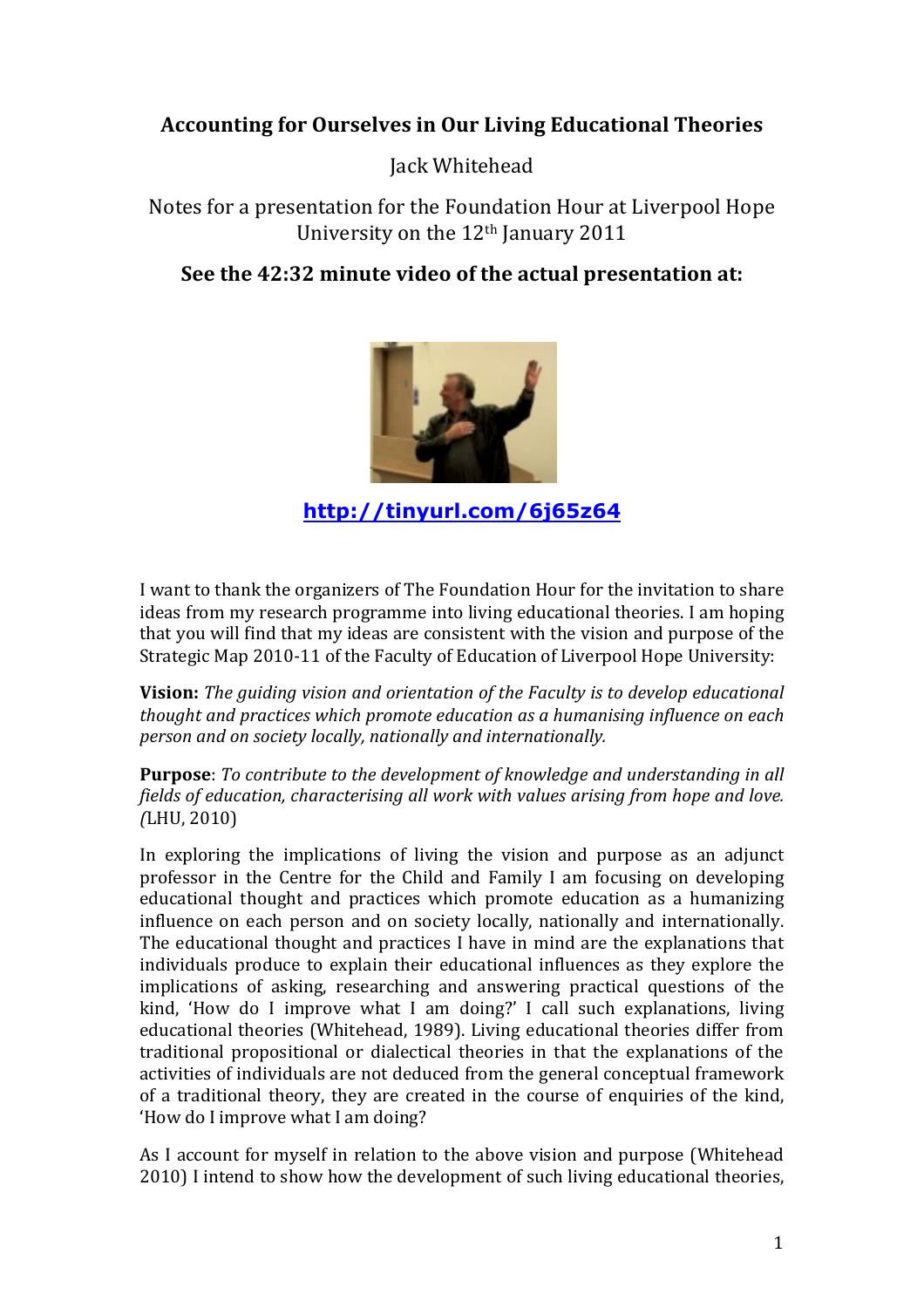by researchers at Liverpool Hope University (LHU), Europe's only ecumenical University, could help to place their knowledge-creation at the forefront of educational research. In showing this I have organized the presentation into four sections:

- Acknowledging a loving dynamic energy as an explanatory principle.
- **Recognising) living) contradictions) in) explanations) of) educational) influence.**
- **VISION: Spreading humanizing influences, locally, nationally and internationally.**
- **PURPOSE:** Contributing to the development of knowledge and **understanding)in)all)fields)of)education,)characterising)all)work)with) values)arising)from)hope)and)love.**

## **A) Acknowledging)a)loving)dynamic)energy)as)an)explanatory)principle.**

For the past 2,500 years educational theories have been structured through either a propositional or a dialectical logic. Propositional logic, following the logic of Aristotle, eliminates contradictions between mutually exclusive statements such as I am free/I am not free. Dialectical logic includes contradictions in the sense that you and I can exist as living contradictions in holding together the experience of being free and not free at the same time.

Creating living theories involves an inclusional logic (Whitehead and Rayner, 2009) which is relationally dynamic and can draw insights from both propositional theories and dialectical theories. Before I show, using multi-media narratives, how this can be done, I want to emphasise the importance of drawing insights from propositional and dialectical theories in the creation of your own living educational theory. I want to emphasise the importance of doing this because my rejection of the disciplines approach to educational theory (Appendix 1) has sometimes been taken to mean that I reject the value of insights from the disciplines themselves in the creation of educational theory. It is the disciplines approach to educational theory that I am rejecting, with its replacement of the practical principles of practitioners, rather than insights from the disciplines themselves. To emphasise the value I give to insights from traditional theories here is an example from the ideas of Erich Fromm where I continue to find insights from both his propositional and dialectical theories useful in the creation of my own living educational theory.

I first met the ideas of Erich Fromm in 'The Fear of Freedom' and 'Man for Himself' on the Initial Teacher Education Programme in the Department of Education the Newcastle University in 1966-7. Fromm (1942, p. 18) continues to help me to articulate and communicate my own beliefs when he says that if a person can face the truth without panic they will realise that there is no purpose to life other than that which they create for themselves through their loving relationships and productive work.

From 'Man for Himself' I first learnt to articulate and communicate an understanding of the economic rationalism of capitalism in the process of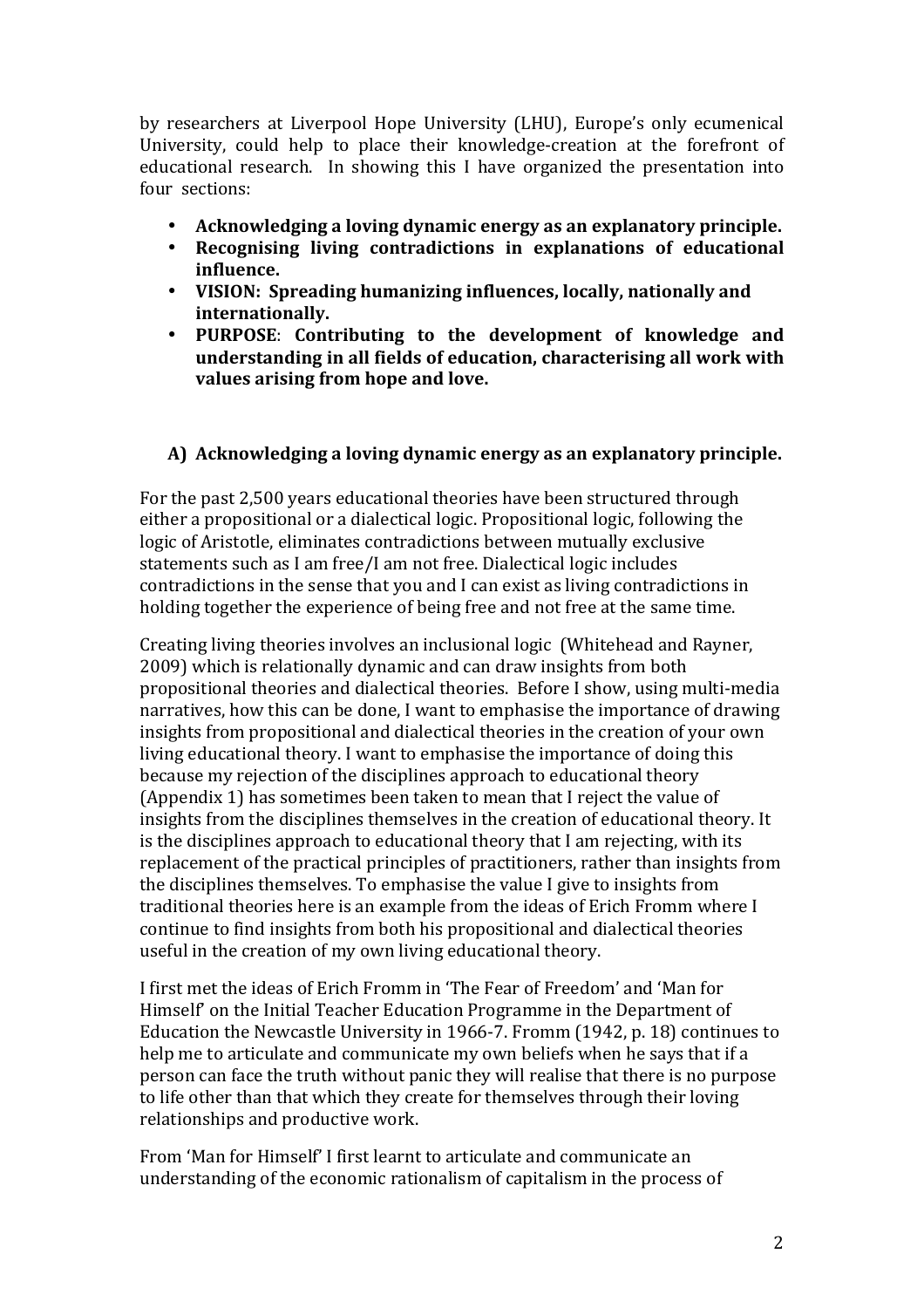denying and violating the values that carry hope for the future of humanity. I still work with Fromm's ideas about the marketing and productive orientations to a human existence. For those who have yet to engage with Fromm's ideas here is a list of some of his publications in which his ideas continue to influence my own.

Fromm was born on the 23 March 1900 and died on the 18 March 1980. For the purpose of this lecture and to highlight the significance of Fromm's ideas in relation to love and hope in the above purpose for the Faculty of Education I want to emphasise the importance of 'The Art of Loving' and 'The Revolution of Hope' in the following list:

- Fromm, E. (1942) The Fear of Freedom, London: Routledge and Kegan Paul.
- Fromm, E. (1947) Man for Himself: An Inquiry into the Psychology of Ethics.
- Fromm, E. (1955) The Sane Society, New York: Rinehart.
- Fromm, E. (1956) The Art of Loving, New York: Harper & Row.<br>Fromm, E. (1964) Hoart of Man; Its gonius for good and ovil. No.
- Fromm, E. (1964) Heart of Man: Its genius for good and evil. New York: Harper & Row.
- Fromm, E. (1966) You Shall Be as Gods,
- Fromm, E. (1968) The Revolution of Hope, New York: Harper & Row.
- Fromm, E. (1973) The Anatomy of Human Destructiveness, New York: Henry Holt.
- Fromm, E. (1976) To Have or to Be, London: Abacus.

In particular I want to communicate my meaning of a loving dynamic energy as an explanatory principle in what I do.

Since 2002 I have included the signature of Love Jack in my e-mails with the following explanation:

*"When\$Martin\$Dobson,\$a\$colleague\$in\$the\$Department\$of\$Education at\$the\$ University of Bath, died in 2002 the last thing he said to me was 'Give my Love to the Department'. In the 20 years I'd worked with Martin it was his loving warmth of humanity that I recall with great life affirming pleasure and I'm hoping that in* Love Jack we can share this value of common humanity."

In loving what I am doing, I hope that you can feel the meanings of my expression of a loving dynamic energy in what I am doing in the here and now. Being in the presence of passionate and committed educators such as yourselves evokes a sharing or pooling of my life-affirming and loving energy with your own.

I know that the inclusion of loving as an explanatory principle and living standard of judgment (Laidlaw, 1996) for evaluating the validity of claims to educational knowledge, is likely to be contentious and perhaps confusing. Yet I think it is worth seeking clarity from the confusion and remaining firm when the significance of loving is questioned in academic discourse. In holding these views I feel close to the points that Cho makes about Freire's ideas.

<sup>"</sup> 'Knowledge emerges only through the invention and re-invention, through the restless, impatient, continuing, hopeful inquiry human beings pursue in the world, with the world, and with each other.'<sub>36</sub> *.....* knowledge is by definition the inquiry we *make into the world, which is a pursuit inaugurated by a loving encounter with a teacher. With love, education becomes an open space for thought from which*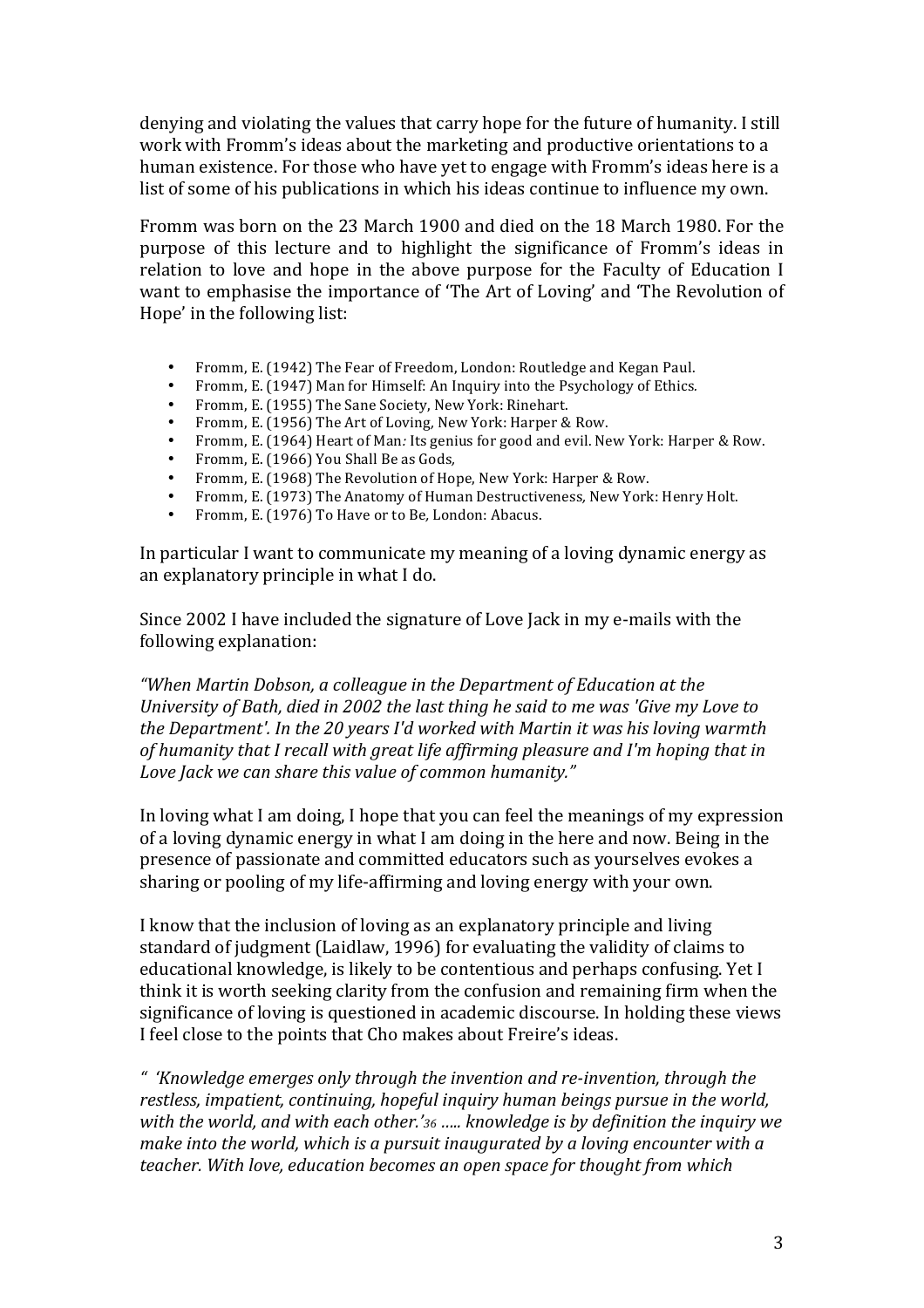emerges knowledge..... when a teacher and student love one another, they do not have sex, they do not merely care for one another, nor do they pass knowledge between each other..... If education is to be a space of thought, we must insist with Freire that 'It is impossible to teach without the courage to love.'37 36. Paulo Freire, Pedagogy of the Oppressed (New York: Continuum, 1970), 72. 37. Freire, Teachers as Cultural Workers, 3." (Cho, 2005, p. 94-95)

### B) Recognising living contradictions in explanations of educational influence.

In asking, researching and answering questions of the kind, 'How do I improve what I am doing?', with love and hope I am aware of the importance of acknowledging historical and socio-cultural influences that can constrain or open up opportunities for the expression of love and hope. I imagine that everyone here has encountered the need to respond to personal and social contexts that contribute to one's existence as a living contradiction in the sense of holding together the values that carry hope for the future of humanity together with their negation.

For example, consider the images below from Bali in 2005 that for me carry meanings of inclusion. The first is a road sign directing travellers to a line of temples, churches and a mosque. These include a Balinese Hindu Temple, a Buddhist Temple, a Mosque, a Roman Catholic Church and a Protestant Church. Leading to the churches, Temples and Mosque is a large courty and where I place myself in terms of my own spirituality and commitment to inclusional practices.

The next photograph is taken at the Menega Beach Café at Jimbaran beach in Bali. I would like you to look at the expressions of pleasure from the couple behind me. They carry to me the values of spontaneous life-affirming energy that carry hope for the future of humanity. Now look at the same spot some three weeks later when a bomb had been detonated at this spot. People were killed included a suicide bomber.

I hope that the images serve to communicate:

- an inclusional vision for loving and productive lives;
- the pooling of a life-affirming energy in the expressions of values that  $\bullet$ carry hope for the future of humanity:
- the capacities of individuals to carry out crimes against humanity.  $\bullet$

I also hope that the images and my brief descriptions serve to emphasise the importance of facing such living contradictions between our values and their negation in our educational enquiries.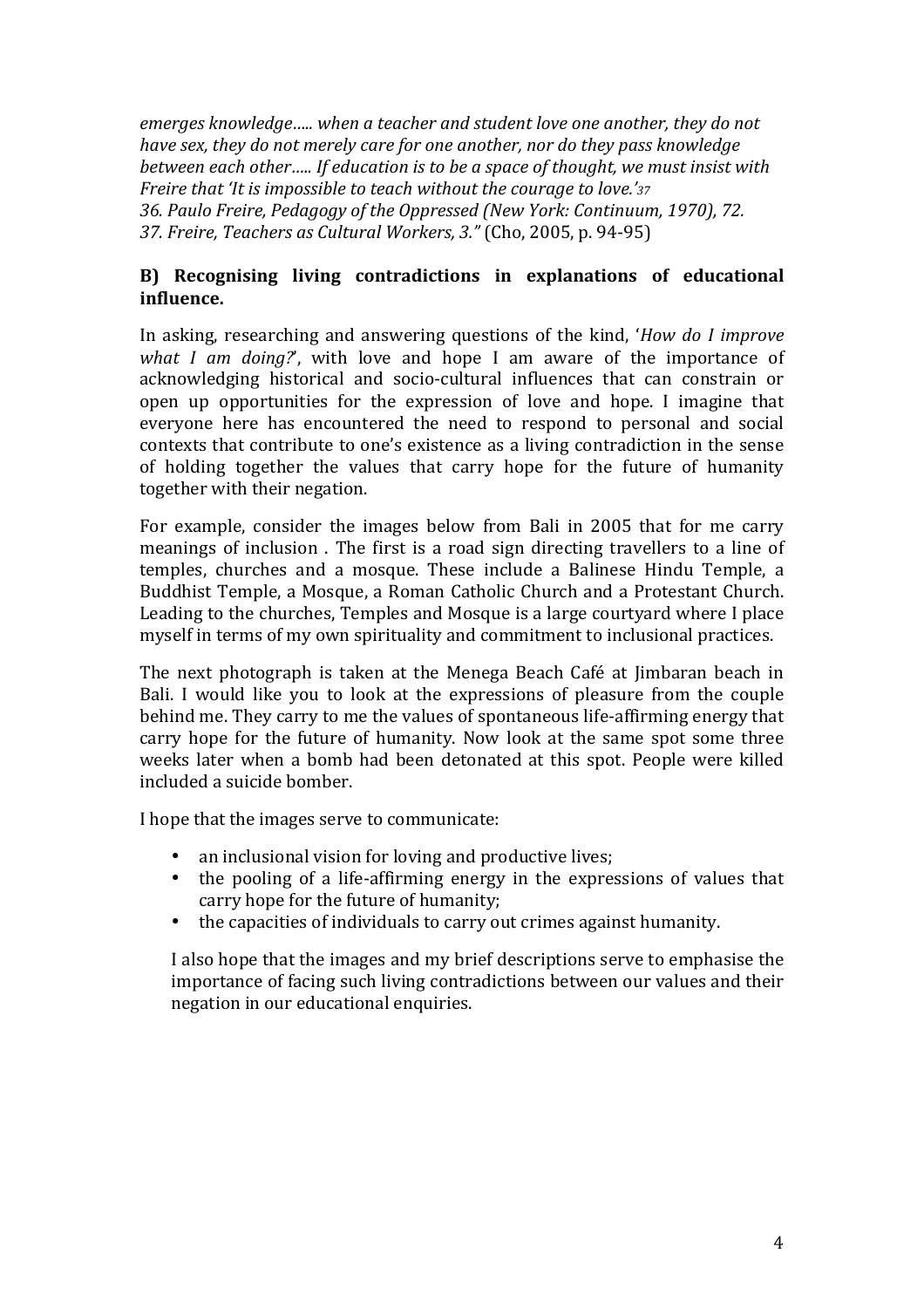

A signpost in Nusa Dua, Bali.



September 2005 Menega beach café Jimbaran Beach Bali.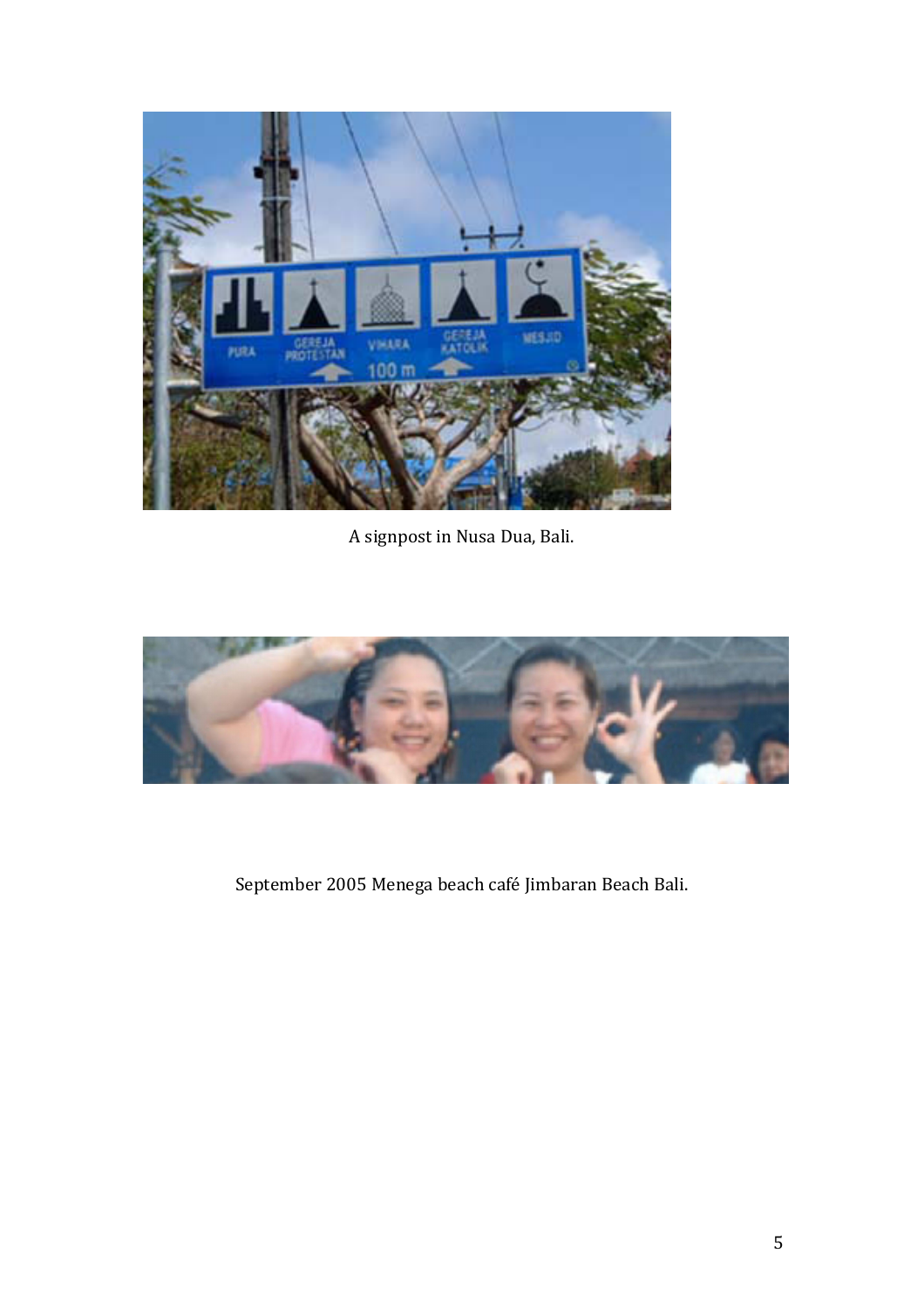

1<sup>st</sup> October 2005 Menega beach café, Jimbaran Beach, Bali, one of three sites in Bali leading to over 20 deaths including three suicide bombers.

Using these images I want to stress the importance of establishing and holding firm the boundaries that protect and extend the values that carry hope for the future of humanity.

I now want to show how living educational theories can help to develop educational thought and practices which promote education as a humanizing influence on each person and on society locally, nationally and internationally.

#### **C))VISION:) Spreading)humanizing)influences,)locally,)nationally)and) internationally.**

## **1))Locally)**

### **i) Humanizing influences in the Centre for the Child and Family - Aiming High for Disabled Children.**

Dr. Joan Walton, the Director of the Centre for the Child and Family (CfCF), has had the greatest humanizing influence in the growth of my educational knowledge over the past 12 months in the collaborative project on 'Aiming High for Disabled Children' in CfCF (for the collaborative nature of CfCF see the constitution at

http://www.actionresearch.net/writings/lhu/cfcflhuconstitution.pdf). I am thinking particularly of what I am learning with Joan as I develop a greater understanding of Joan's expression of a spiritual resilience gained through a connection with a loving dynamic energy (see the Abstract of Joan's doctoral thesis at http://www.actionresearch.net/living/walton.shtml ).

The 13:59 minute video below shows Joan expressing her values and presenting her ideas on *Enhancing student learning through their active participation in learning* at the 2010 Conference of the Collaborative Action Research Network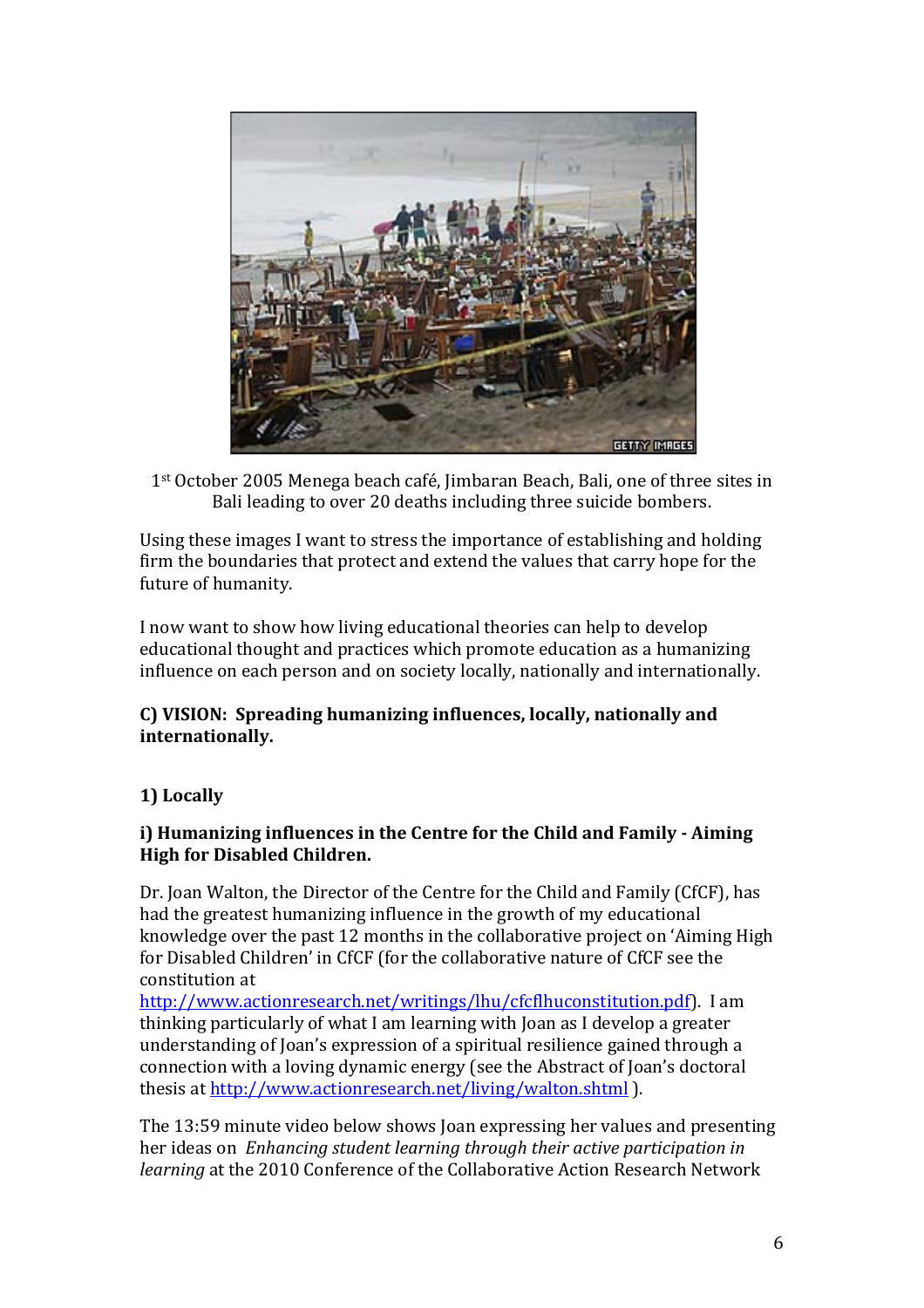(CARN) conference. As I watch the video-clip I can feel Joan's expression of her spiritual resilience gained through a connection with a loving dynamic energy and her passion to improve the well-being and learning of young people. I can see and understand her idea of accounting for herself in relation to an evidencebased account of her educational influences in the learning of others.



Part 1 of 2 http://www.youtube.com/watch?v=dAL4w04d9vY

Joan and I have set out our action plans through which we intend to extend and evolve our humanizing influences in our own learning and in the learning of others in appendices 2 and 3 of the keynote presented at Edge Hill University in October 2010 - see

http://www.actionresearch.net/writings/jack/iwEdgeHill20oct2010.pdf

ii) Keynote at Edge Hill University for the 125 year Celebrations on, The Teacher as Researcher and the Researcher as Teacher: How can I improve what I am doing? October 2010 - see

http://www.actionresearch.net/writings/jack/jwEdgeHill20oct2010.pdf

Here is a quotation from the keynote that stresses the importance of inclusionality and of legitimating the embodied knowledge of master and doctor educators:

"In making my contribution to our conversations I want to focus on what could emerge from the Taught Degree Awarding Powers of Edge Hill from 2006, and the 2008 Research Degree Awarding Powers. I am thinking of a transformation in what counts as educational knowledge in the Academy in legitimating the knowledge of master educators and doctor educators in the creation of a Council of Educators. I shall be suggesting that this contribution could emerge from an exploration of the implications of an inclusional approach to educational enquiry. Edge Hill has already embraced the importance of an inclusive university experience for its 23,000 students:

"Originally welcoming 41 students to Liverpool in 1885, over 23,000 are now enrolled on Edge Hill University 's courses across the North West, enjoving a unique, high quality and inclusive university experience. "

I know that the constellation of political, economic and cultural pressures that support the value of competition are difficult to resist in the development of an inclusive and collaborative culture. However, in relation to the generation and sharing of living educational theories, colleagues in neighbouring institutions could be of great help in strengthening the validity and extending the influence of each individuals living theory. One of the ways in which this is being done is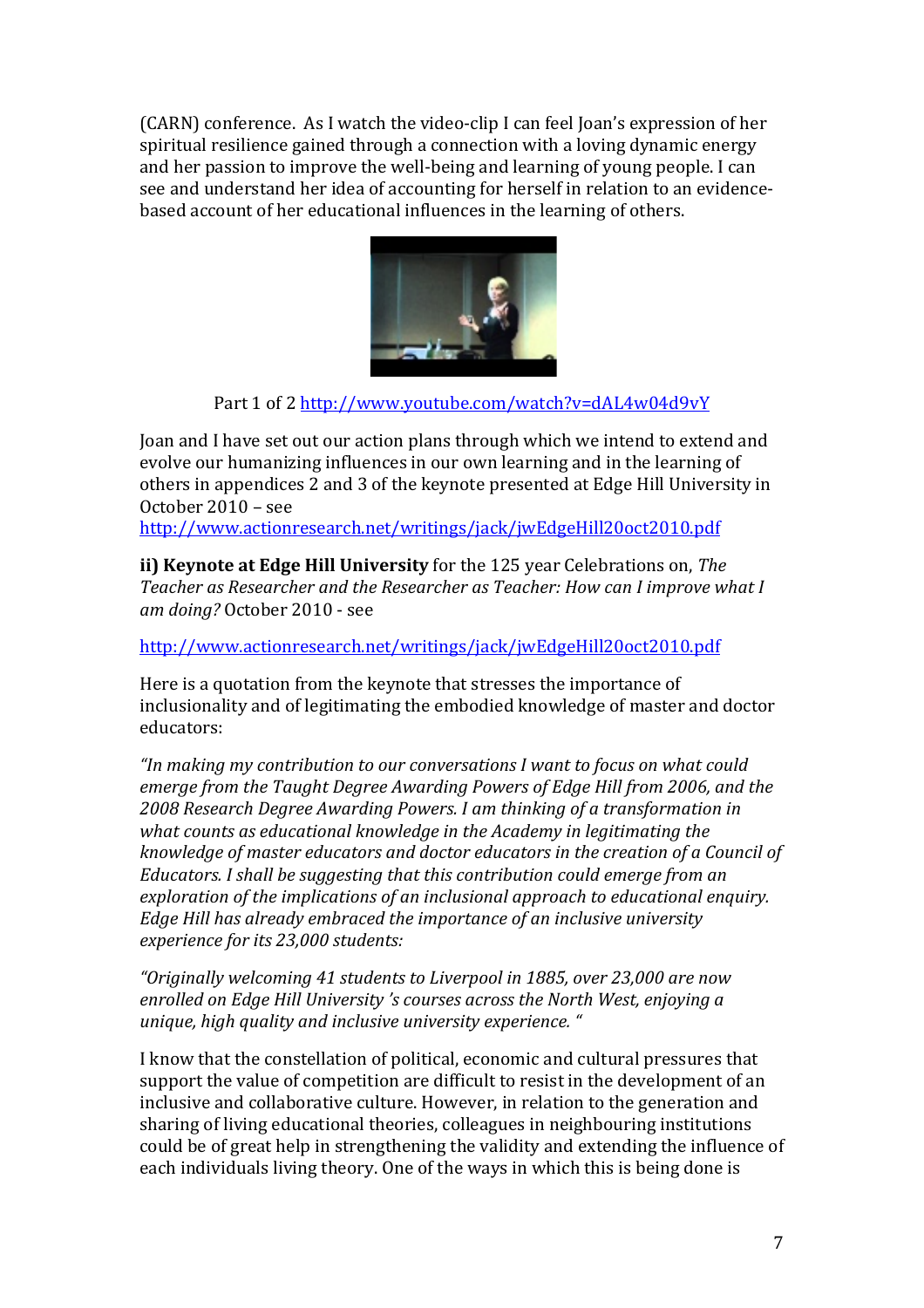through the Living Learning web-site being supported by Marie Huxtable, a senior educational psychologist with Bath and North East Somerset, a doctoral researcher and member of the practitioner-researcher group of CfCF.

## iii) Living Learning

You can access the Living Learning website at

## http://www.livinglearning.org.uk/

It is a space for sharing ideas and responding to the ideas of others in the development of collaborative enquiries and the point on the front page encourages you to contribute:

"You can also contribute by adding thoughts to other people's articles to help them move forward. At the top of each page you will see 'Save this page' so you can keep pages of interest to you in your account and check when you fancy to see how the conversation is progressing."

These are some of the local influences in Liverpool and Bath. Here are some of the National influences

## 2) Nationally

i) Keynote Symposium and presentation at the 2010 British Educational Research Association with Bart McGettrick, Linda Rush, Tanya Hathaway, Deirdre Hathaway, Bernie Hughes, Tim Griffiths and Anne James.

a) Keynote Symposium: Enhancing Professional Learning: A New Professionalism, 3 September 2010.

http://www.actionresearch.net/writings/bera/lhukeynotecontributions.pdf

b) Presentation: Creating an educational epistemology in the multi-media narratives of living educational theories and living theory methodologies, 2 September 2010

http://www.actionresearch.net/writings/bera10/jwbera10individual310810.p  $df$ 

ii) Keynote Symposium at the 2009 British Educational Research **Association Conference:** Explicating A New Epistemology For Educational Knowledge With Educational Responsibility, 3rd September 2009 with Jean McNiff, Jack Whitehead, Margaret Farren, Christine Jones, Marie Huxtable and Jane Renowden.

http://www.actionresearch.net/writings/bera/bera09keyprop.htm

Here are some of the international influences:

#### 3) Internationally

i) American Educational Research Association.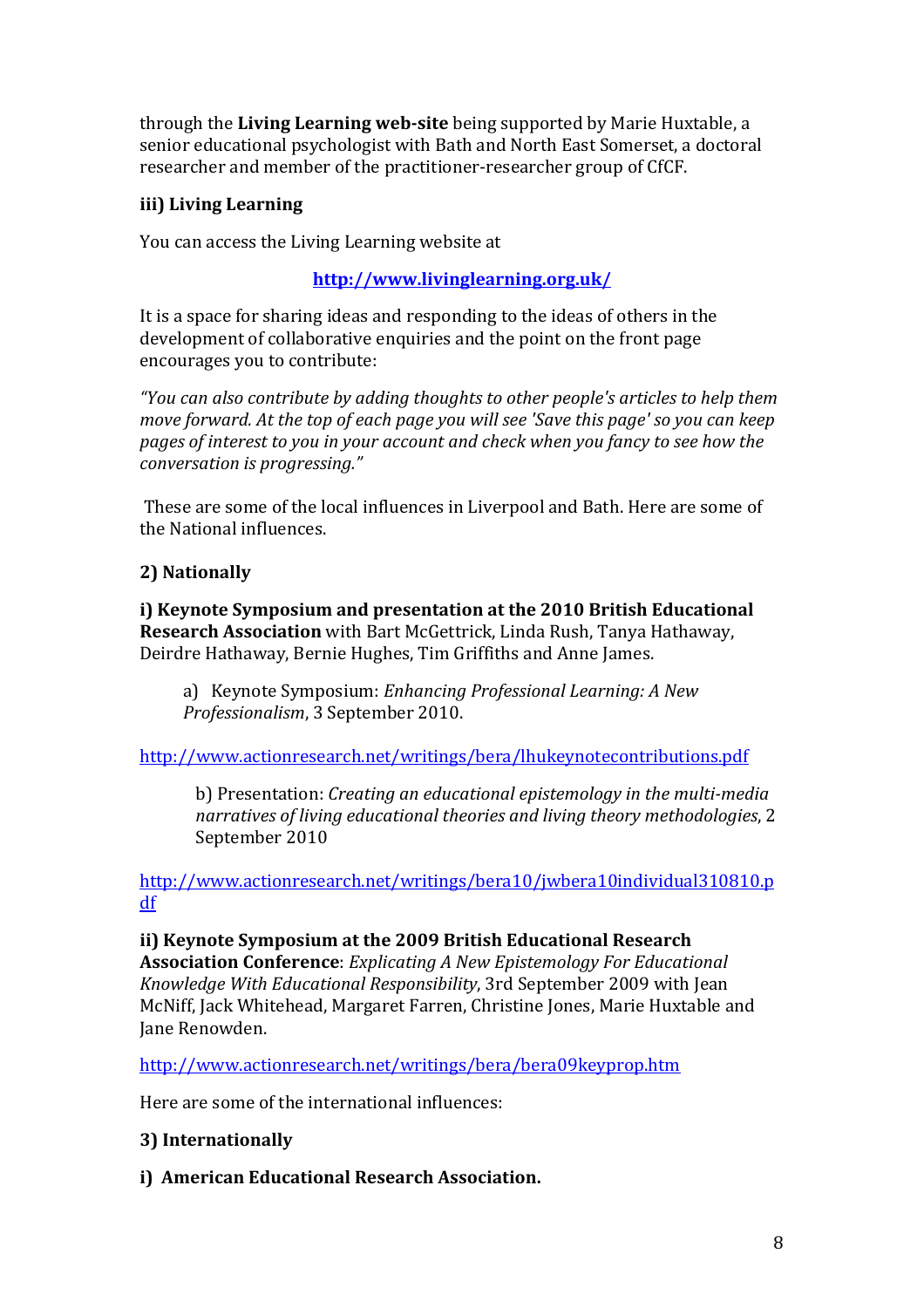Improving Practice And Knowledge Through Time And Space With Complex Ecologies And Action Research, 1 May 2010.

http://www.actionresearch.net/writings/aera10/jwaera10paper010510opt.pdf

## ii) University of San Diego.

Empowerment and action research: Personal growth, professional development, and social change in educational and community settings, 15 May 2010.

http://www.actionresearch.net/writings/jack/jwsandiego10.pdf

## iii) Action Research Unit Nelson Mandela University.

How Do I Improve What I Am Doing And Generate My Living Educational Theory? Action Research: Exploring Its Transformative Potential 20 August 2010.

http://www.actionresearch.net/writings/jack/jwkeynmmu200810opt.pdf

iv) Supporting the Transformative Education/al Studies Project Directed by Prof. Joan Conolly at Durban University of Technology, South Africa, 2010-13.

http://www.actionresearch.net/writings/southafrica/TESproposalopt.pdf

v) Keynote to the Developing Innovative Visual Educational Resources for Students Everywhere (DIVERSE) Conference at Dublin City University 28-30 June 2011, Director - Yvonne Crotty.

http://diverse2011.dcu.ie/welcome.html

## vi) The Educational Journal of Living Theories.

The internet is providing us with the opportunity to communicate and share ideas, internationally on an unprecedented scale. The Educational Journal of Living Theories is a forum for such communications and the homepage at http://ejolts.net/contains the following welcome from the Editorial Board:

The values we are thinking of are ontological in the sense that they are used to aive meaning and purpose to the lives of individuals. We are particularly interested in publishing explanations that connect a flow of life-affirming energy with living values such as love, freedom, justice, compassion, courage, care and democratic evaluation.

We invite you to submit articles for publication in Educational Journal of Living Theories, a web-based international refereed journal. Journal articles will be published two times a year. We welcome submissions from all living theorists who understand their living theories as their explanations for their educational influences in their own learning, the learning of others and the learning of social formations.

Here are the contents for December 2010, Volume 3, Issue 2. You can access these by clicking on the titles: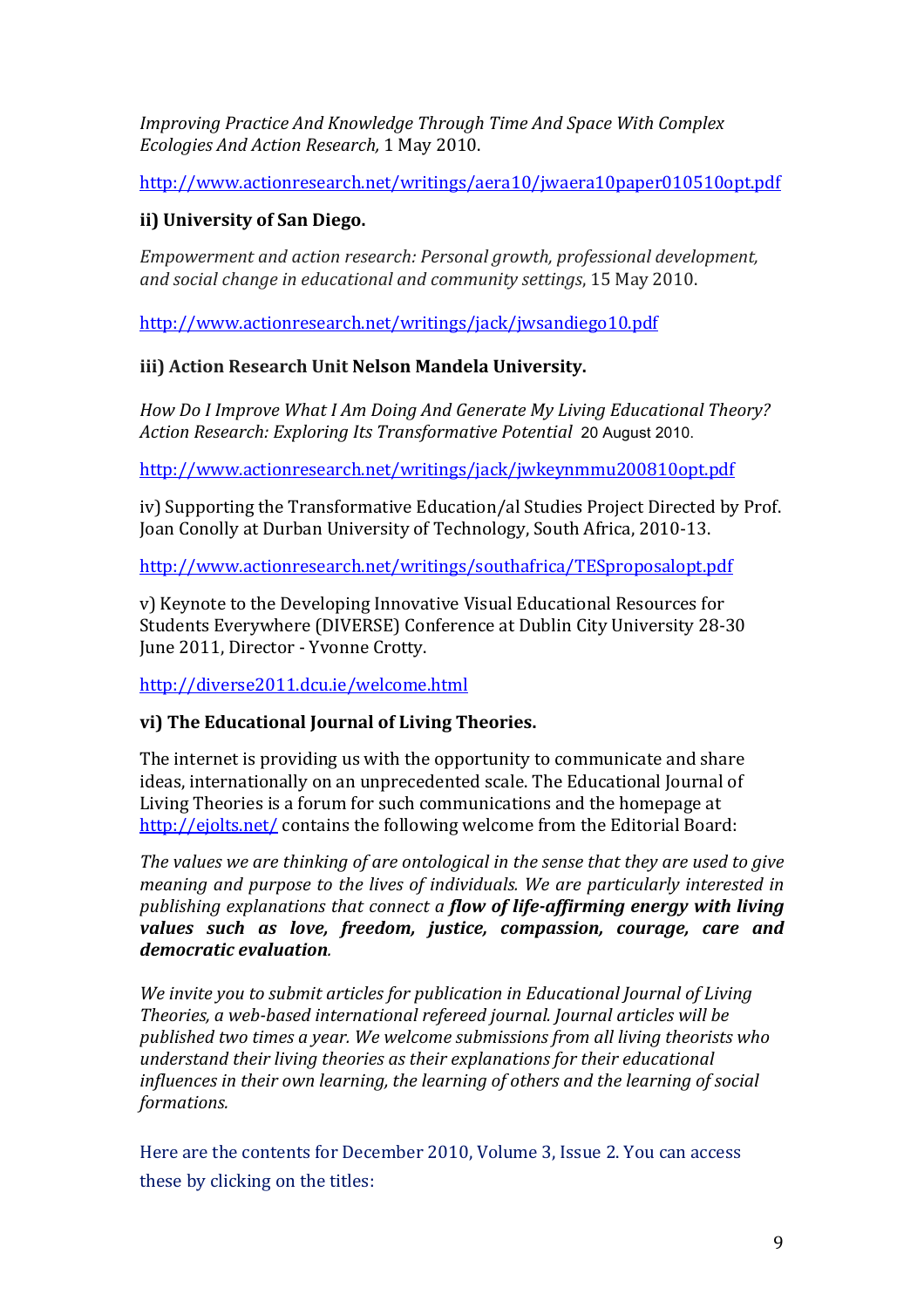#### **Foreword** (pp.i-ii) Margaret Farren

How can I improve my communication with my sister, so that I can lead a more loving, consistent and harmonious life with her? A personal action research inquiry into family-displacement in the former eastern zone and as a symbol of the reunification of Germany (pp. 119-169) Anke Jauch

How do I enhance motivation to learn and higher order cognition among students of Science through the use of a virtual learning environment? (pp.170-192) Mary McMahon

Exploring an extended role for coaching - through the eyes of an action researcher (pp.193-211) Jacqueline J. Scholes-Rhodes

How to improve the society-service course: Early childhood education teacher-candidates' experiences in the project "Do you want to be a child for one-day?" (pp. 212-234) Hatice Zeynep Inan

In this concluding section of my presentation I want to return to the purpose.

#### D) PURPOSE: Contributing to the development of knowledge and understanding in all fields of education, characterising all work with values arising from hope and love.

I have been suggesting that we could all enhance our contributions to making the world a better place to be, by both exploring the implications of asking, researching and answering questions of the kind. 'How do I improve what I am *doing?'* and by sharing the explanations that emerge for our educational influences in our own learning, the learning of others and in the learning of the social formations in which we work and live.

I am thinking of educational enquiries that are distinguished by values arising from hope and love. Hence the significance of holding myself to account for living values that carry hope for the future of humanity, and for enhancing the flows of a loving dynamic energy.

What I mean by such living values are embodied expressions of ontological values, the values that give meaning and purpose to my life. I distinguish these values from ethical principles in the sense that ethics refers to a philosophical clarification of the linguistic meanings of the expression of embodied values. For example in my early experience of British Analytic Philosophy in R. S. Peters' (1966) Ethics and Education, I valued the clarification of ethical principles in terms of the meanings of the words freedom, justice, consideration of interests, respect for persons, worthwhile activities and the procedural principle of democracy.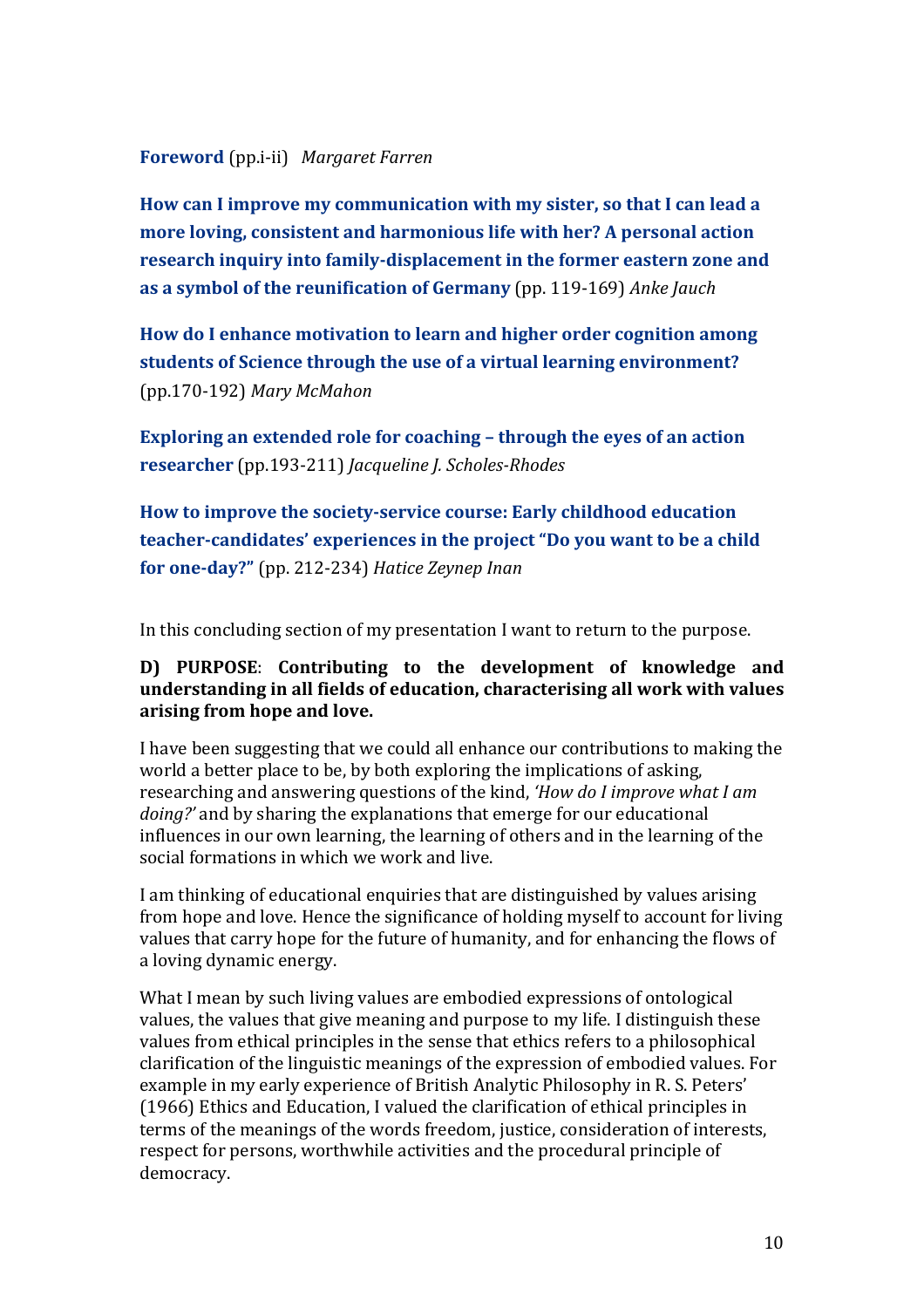When referring to the meanings of my embodied expression of values, such as academic freedom, justice and compassion, I show the meanings of these values as they are clarified in the course of their emergence in practice. In other words the values are the practical principles I use to explain why I am doing what I am doing. If my freedom is constrained or negated I work to realize my freedom and explain what I am doing in terms of this expression of freedom and experience of its negation. In making public the embodied values as they are clarified and evolving they can be used as the living standards of judgment for evaluating the validity of the knowledge-claims (Laidlaw, 1996).

In advocating a way of relating that is informed by natural inclusionality (Rayner, 2011) I use visual narratives that include video-clips of practice. Such data can enhance our appreciation of how others see us and help to enhance the validity of any explanations we might wish to offer of our educational influences in our own learning, in the learning of others and in the learning of the social formations in which we live and work.

For example, Nigel Harrisson, the Director of the Inclusion and Education Service in the Children's Service of Bath and North East is researching his practice for his doctorate. Nigel is a member of the practitioner-researcher group of CfCF

In the 4:44 minute video-clip below Nigel is expressing his values and ideas on an inclusive community culture to the 2010 celebration of the Inclusion Quality Mark in the Guildhall, Bath.



## http://www.youtube.com/watch?v=\_KcagJCM8Sk

His doctoral enquiry includes action plans on *Developing a Learning Organisation: A Collaborative Inquiry, from October 2010 at:* 

http://www.actionresearch.net/writings/actionplanning/nigelharrissonarplann ing.pdf

Nigel works with Christine Jones in her capacity as Senior Inclusion Office in Bath and North East Somerset. Christine was awarded her masters degree in professional learning from Bath Spa University in 2009. She received her masters degree for the first multi-media living theory dissertations to be accredited by the University on *How do I improve my practice as an inclusion officer working in a children's service?* (see http://www.actionresearch.net/living/cjmaok/cjma.htm)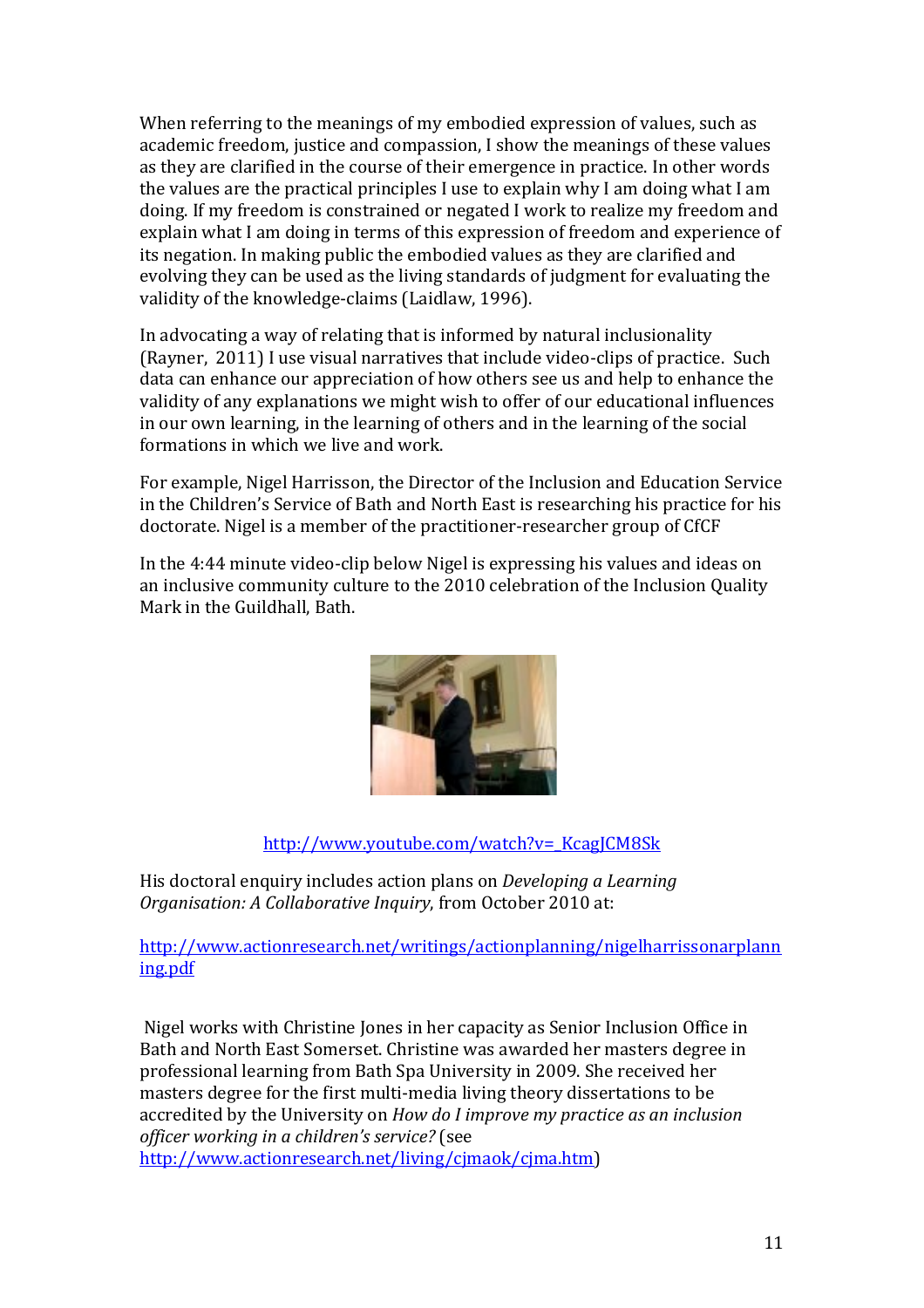I do hope that you will access the following video-clip from Chapter One that Chris uses to communicate the significance of her experience of being humiliated by a teacher, in her decision to become a teacher:

*My first memory of being treated 'unfairly' was when I was in what would now be called Reception Class. My teacher called me a naughty girl in front of the class for inadvertently damaging the wall display behind me as a result my swinging on a chair. I remember vividly how I felt at the time. I was extremely upset as I had not* realised what I had been doing and to be publicly humiliated in this way was *unnecessary and damaging. I remember thinking at the time that one day I would become a teacher and 'do it the right way'. I expressed these views to my colleagues.*

#### *Plate 1: Chris speaking to colleagues*



#### *http://www.actionresearch.net/living/cjmaok/1%20Chrisschool.mov*

As I watch the video clip, I see myself reflecting on that time in the classroom as I describe my experience. As I am speaking, I can see the classroom and where I am sitting, and I can see the teacher at the front of the classroom. I am feeling those *emotions that I felt at the time.* 

Chris is working on her doctoral proposal for submission to Liverpool Hope University. Chris is also a member of the practitioner-researcher group of the collaborative enquiry of CfCF and together we are all seeking to contribute to the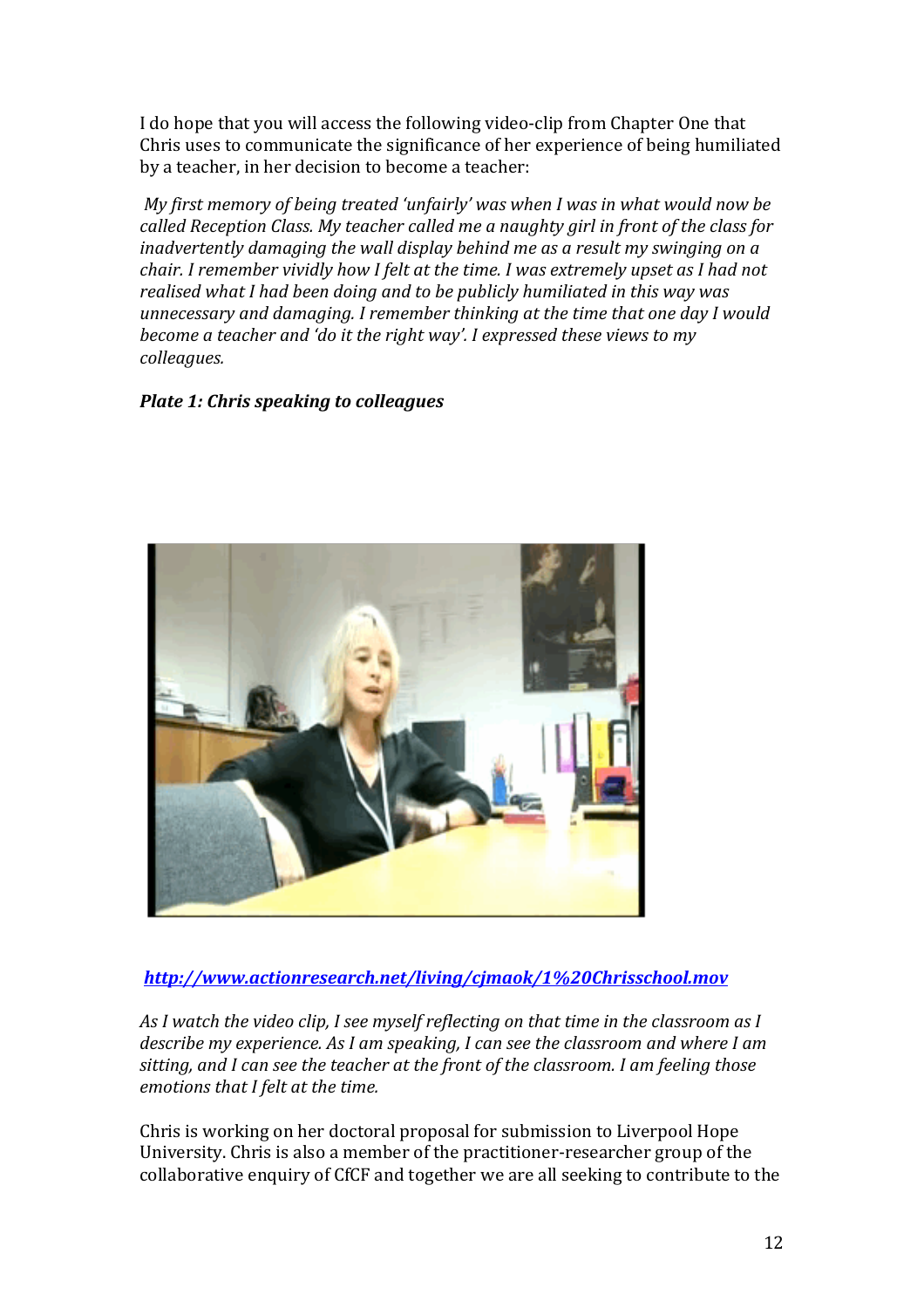development of knowledge and understanding with values arising from hope and love which serve to overcome the damage that can be caused by the denial of these values, as both Nigel and Chris show in their work and conference presentations.

If you do decide to offer explanations of your educational influence with the practical explanatory principles of values arising from love and hope you might find useful the living educational theories at http://www.actionresearch.net/living/living.shtml

I am thinking in particular of the Abstracts that explicitly make claims about loving standards of judgment such as those offered by Karen Riding in her doctoral thesis How do I come to understand my shared living educational standards of judgement in the life I lead with others? Creating the space for intergenerational student-led research (see http://www.actionresearch.net/living/karenridingphd.shtml):

In this account I explain the shared life that I lead with my husband Simon transforms itself into a loving energy that emerges in our educational practice. This loving way of being emerges as the energy that drives me to transform the social formation of the school to work alongside student researchers in an intergenerational and sustainable way. These living and loving standards of judgment are shared between us, asking the other to be the best that s/he can be and valuing the contribution that s/he makes. I live out an inclusional way of being that extends across the professional and personal domain, asking me to be responsive to the others with whom I share this life.

Because I do not wish to be understood as failing to recognise some of the damaging constraints on the pooling of a loving dynamic energy I want to return to Erich Fromm's work (1947; 1964) on "Man for Himself" where he analyses the economic influences of capitalism on the development of a humanistic ethic and 'The Heart of Man: Its genius for good and evil' in which he describes the evil of what he calls a 'malignant narcissus':

What I am hoping to avoid in submitting my accounts for public criticism such as your own, is the criticism that I avoid facing the damaging influences of global capitalism and of the "danger that my narcissistically inflated ego might be revealed as the productive of my empty imagination" (Fromm 1964).

If we are to look back on a creative and productive life in which we have contributed to the expression of values that carry hope for the future of humanity. I believe that it is important to subject the validity of our living educational theories to the most stringent and rigorous criticisms we can devise. This will help to ensure that we reduce bias and prejudice in our interpretations of what we are doing, and that we can benefit from the collective wisdom of each other as we seek to live loving and productive lives, in the service of education and humanity. My own way of reducing bias and prejudice is to place my explanations of educational influence in public forums such as this with the request that you subject my ideas to rigorous criticism in relation to their comprehensibility, their truth, their rightness and their authenticity in the sense that you can see that over time and interaction I am committed to living as fully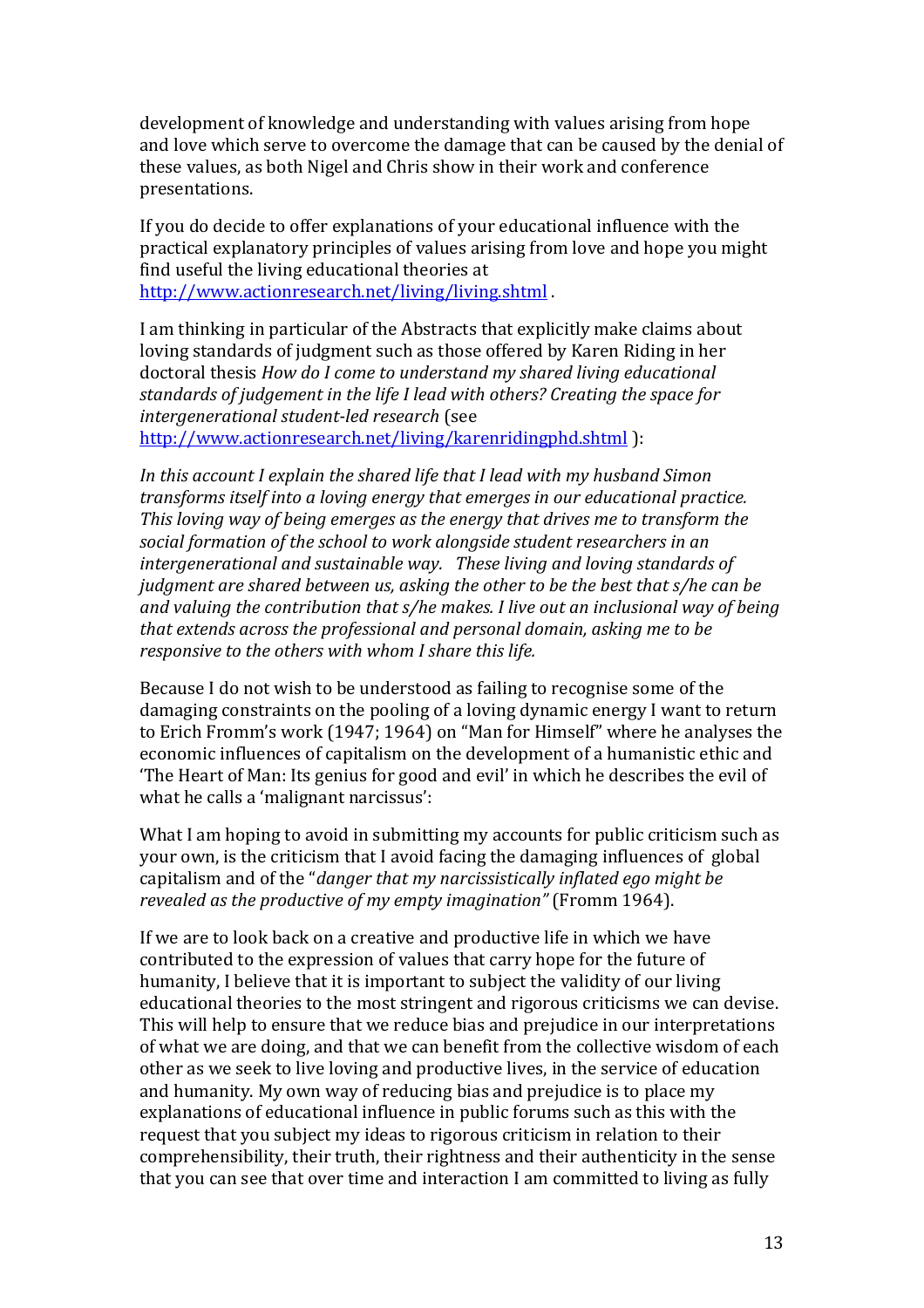as possible the values I claim to live by (Habermas, 1976, pp. 2-3). In 1985 I recall the damaging influence of global capitalism as some 80 advisers received their termination of employment notices on the day that I started a workshop with the advisers on an action research approach to curriculum development.

The most recent global crisis is now affecting our local educational provision with increasing threats to jobs and provision in education and children's services. Everyone will be affected as we try to minimize the damage and continue to protect and enhance the influence of our humanizing values and understandings. What we can do, in the face of economic rationalism, is to continue to integrate our understandings of the de-valuing and de-moralising pressures of economic rationalism (McTaggart, 1992, p. 50) whilst working together, in our collaborative enquiries, to hold firm to extending the influence of the humanizing values arising from our love and hope.

## **In)Conclusion**

I am most grateful for the opportunity to share these ideas with you in this Foundation Hour in the hope that through the collaborative enquiry of the Centre for the Child and Family we will continue to deepen and extend our influence in enhancing practice and in living as fully as we can the values that carry hope for the future of humanity. I am thinking of our collaborative enquiry in which we hold ourselves individually and collectively responsibility for living the values of the University and the guiding vision and orientation of the Centre as fully as possible, especially in terms of the values arising from love and hope:

*"The\$guiding\$vision\$and\$orientation\$of\$the\$Centre\$is\$to\$research\$and\$create\$ knowledge which contributes to the evolution of a world in which humanity can flourish, through\$living\$values\$that\$have\$a\$humanising\$influence\$on\$children,\$ families and wider society.* 

The Centre supports the wider mission of the Faculty of Education in its aspirations *to:*

- − *develop\$knowledge\$and\$understanding\$that\$will\$contribute\$to\$the\$education\$* and wellbeing of all as a globally significant endeavour;
- − *characterise all work with values arising from love and hope.* " (Walton, 2011)

#### **References**

Cho, D. (2005) Lessons of Love, Educational Theory, Volume, 55, No. 1, pp. 79-96.

Fromm, E. (1942) The Fear of Freedom, London: Routledge and Kegan Paul.

Fromm, E. (1947) Man for Himself: An Inquiry into the Psychology of Ethics

Fromm, E. (1980) The Heart Of Man: Its Genius for Good and Evil. Second Edition. London; Harper Colophon Books.

Habermas, J. (1976) Communication and the Evolution of Society. London; Heinemann.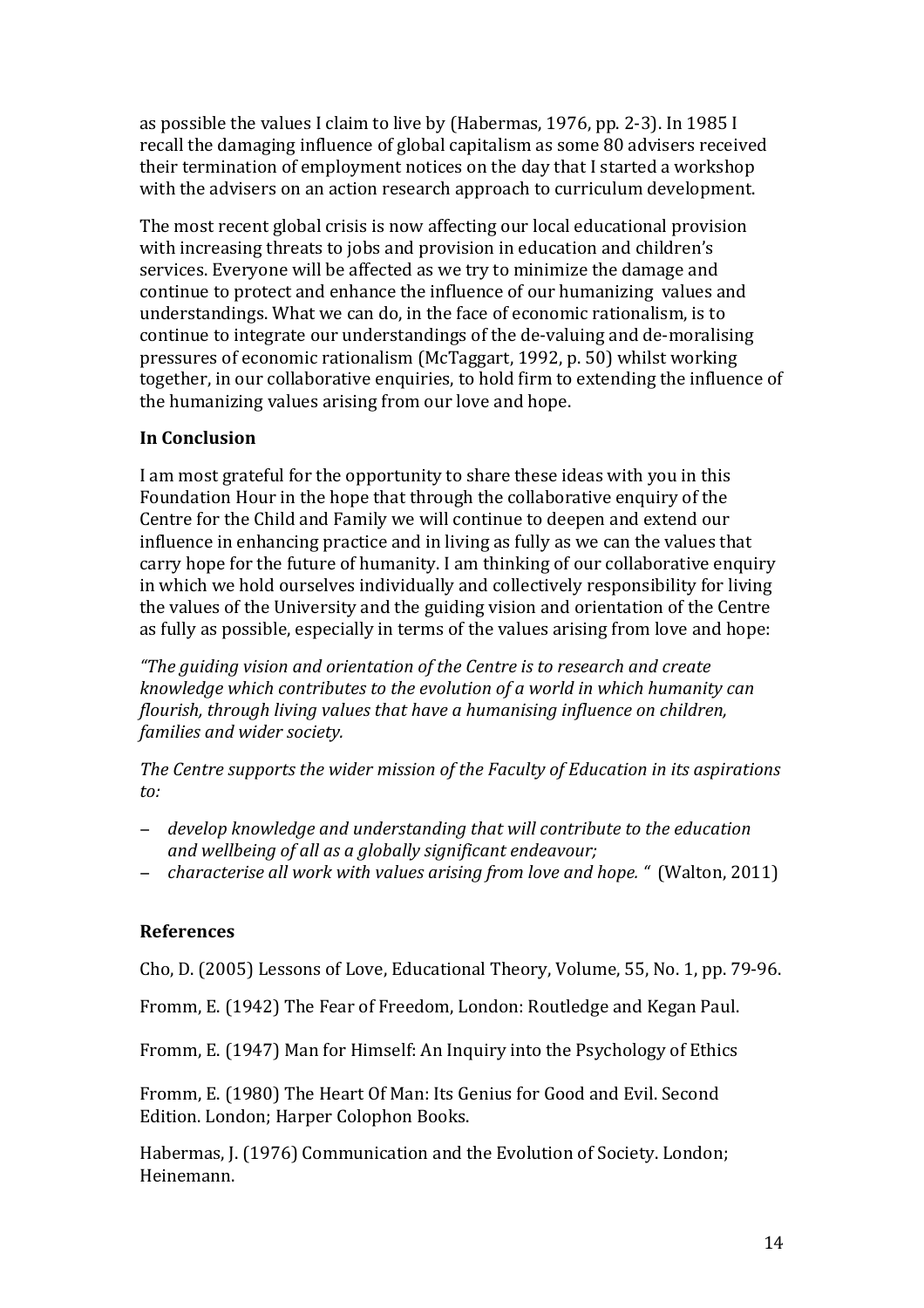Hirst, P. (Ed.) (1983) Educational Theory and its Foundation Disciplines. London;RKP.

Laidlaw, M. (1996) How can I create my own living educational theory as I offer you an account of my educational development? Ph.D. Thesis, University of Bath. Retrieved 6 January 2011 from http://www.actionresearch.net/moira2.shtml

LHU (2010) The Strategic Map 2010-11 of the Faculty of Education of Liverpool Hope University. Retrieved 6 January 2010 from [http://www.actionresearch.net/writings/lhu/LHUFacultyStrategicMap2010-11.pdf]

McTaggart, R. (1992) Reductionism and Action Research: Technology versus convivial forms of life,  $pp. 47-61$  in Bruce, C. S. & Russell, A. L. (1992) Transforming Tomorrow Today. Brisbane, University of Queensland, Australia.

Rayner, A. (2011) Inclusional Research: Forum and Learning Space. Retrieved 10 January 2011 from http://www.inclusional-research.org/.

Walton, J. (2011) The Centre for the Child and Family: Strategic Map 2011. Retrieved 10 January 2011 from http://www.actionresearch.net/writings/walton/CfCFStrategicMap2011.pdf

Whitehead, J. (2010) As An Educator And Educational Researcher, How Do I Improve What I Am Doing And Contribute To Educational Theories That Carry Hope For The Future Of Humanity And My Own? *Inquiry in Education: 1(2), Article 2.* Retrieved on 6 January 2011 from: http://digitalcommons.nl.edu/ie/vol1/iss2/2

Whitehead, J. & Rayner, A. (2009) From Dialectics to Inclusionality: A naturally inclusive approach to educational accountability. Retrieved 6 January 2011 from http://www.actionresearch.net/writings/jack/arjwdialtoIncl061109.pdf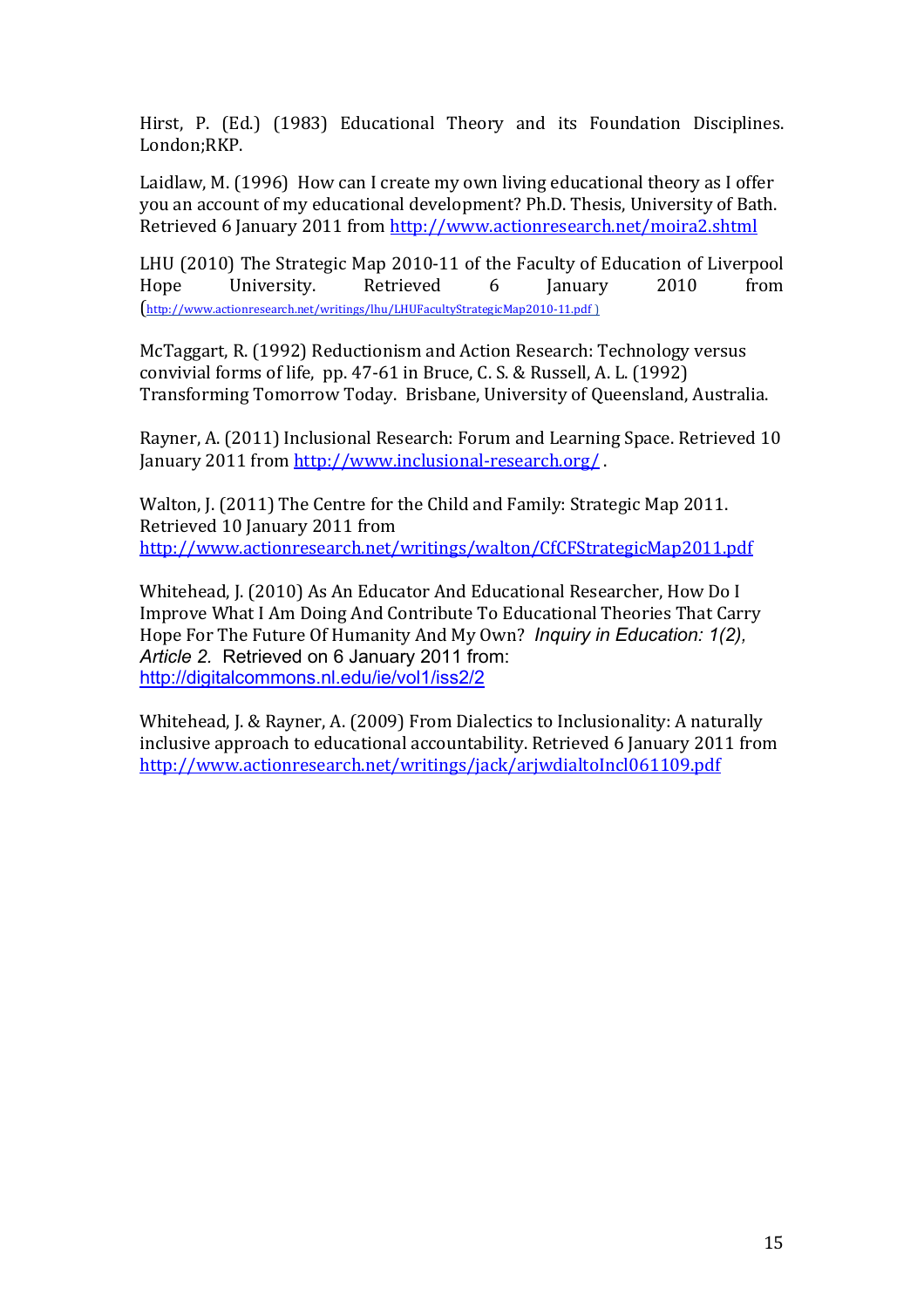### **Appendix 1**

#### A mistake in the disciplines approach to educational theory

My emphasis on the importance for the knowledge-base of education of individuals generating their own living educational theories, stems from my experience of a mistake in my acceptance of the disciplines approach to educational theory between 1968-71 in my studies for the Academic Diploma in Education in the Philosophy and Psychology of Education and for the Masters Degree in the Psychology of Education at the Institute of Education of the University of London.

The mistake made by adherents to the disciplines approach to educational theory was to seek to **replace** the practical principles used by practitioners to explain their own practice. The desire to replace these practical principles by principles from the disciplines of education can be seen in Paul Hirst's acknowledgement of the mistake in his belief that much understanding of educational theory will be developed:

"... in the context of immediate practical experience and will be co-terminous with everyday understanding. In particular, many of its operational principles, both explicit and implicit, will be of their nature generalisations from practical experience and have as their justification the results of individual activities and practices.

In many characterisations of educational theory, my own included, principles justified in this way have until recently been regarded as at best pragmatic maxims having a first crude and superficial justification in practice that in any rationally developed theory would be replaced by principles with more fundamental, theoretical justification. That now seems to me to be a mistake. Rationally defensible practical principles, I suggest, must of their nature stand up to such practical tests and without that are necessarily inadequate. (Hirst 1983, p. 18)

In my experience of many presentations by academics at national and international conferences over the last 20 years. I can hear the same mistake being made in regarding the practical principles of practitioners as at best pragmatic maxims having a first crude and superficial justification in practice that in any rationally developed theory would be replaced by principles with more theoretical justification.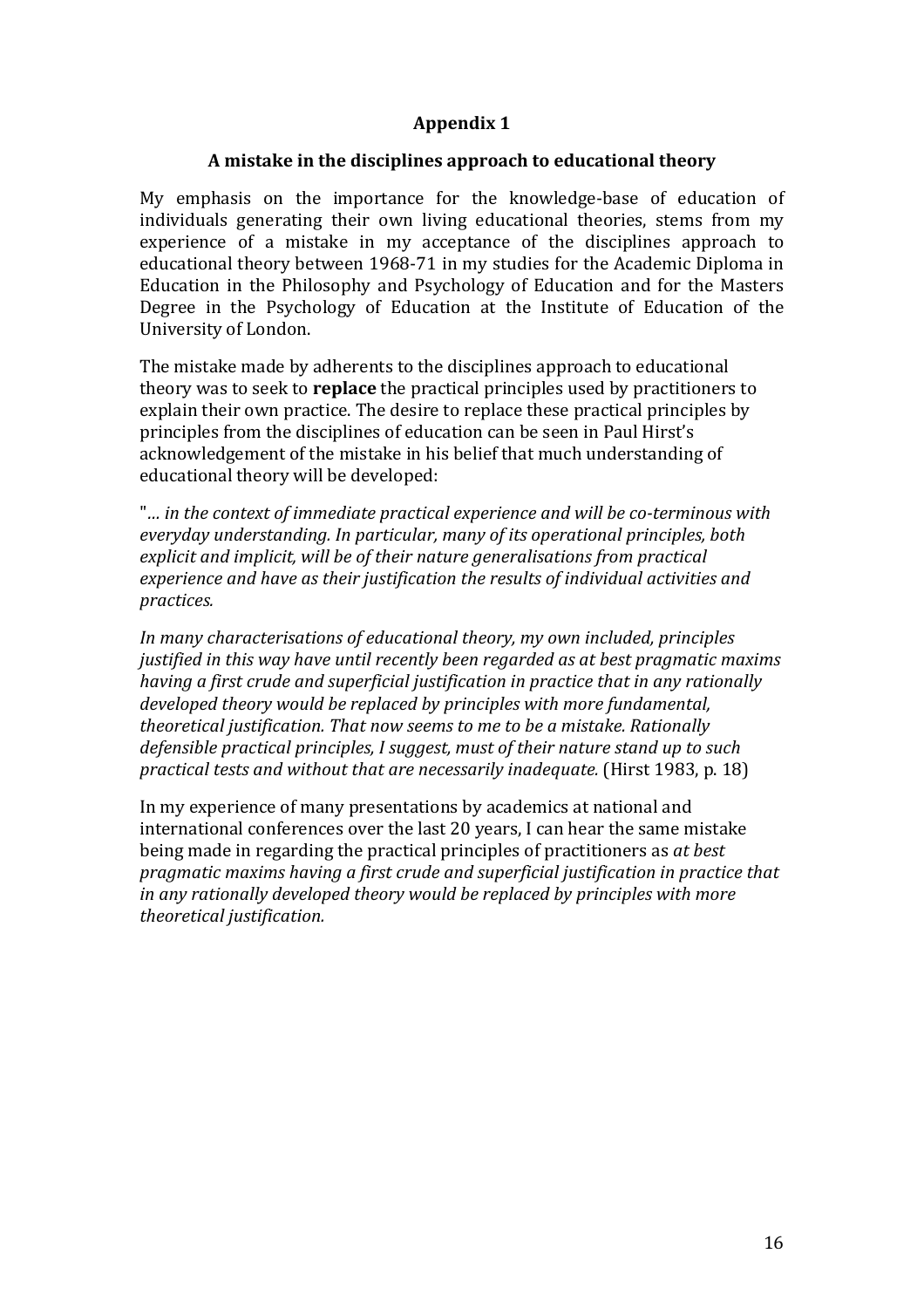### **Appendix)2**

#### **The Love Encounter**

"In the love encounter, the teacher and student do not seek knowledge from or of each other, but, rather, they seek knowledge from the world with each other: "Knowledge emerges only through the invention and re-invention, through the restless, impatient, continuing, hopeful inquiry human beings pursue in the world, with the world, and with each other."36 Love marks the splitting of the teacher student that structures the truth of the void of the relation by pushing both parties into the world in the pursuit of knowledge. Notice now that, with love, the incomplete status of knowledge is no longer a condition of its content but of its very frame: love means the pursuit of real knowledge, knowledge that is no longer limited to particular content passed from one to the other, but rather knowledge that can only be attained by each partner seeking it in the world. To put this differently, knowledge is by definition the inquiry we make into the world, which is a pursuit inaugurated by a loving encounter with a teacher. With love, education becomes an open space for thought from which emerges knowledge.

If education is to be a space where teacher and student search for knowledge, then we must strongly affirm that "Yes, a teacher and student can and must love each other." But our previous discussion demonstrates that it is important to make clear that, when a teacher and student love one another, they do not have sex, they do not merely care for one another, nor do they pass knowledge between each other. Rather, with love, both teacher and student become selfaware and recognize that "there is no such thing as a teacher-student relation." This truth opens a space for both lovers to preserve the distinctiveness of their positions by turning away from one another and toward the world in order to produce knowledge through inquiry and thought. Let us not be mistaken: under the technical, rational conditions of standardization, the stakes are high. If education is to be a space of thought, we must insist with Freire that "It is impossible to teach without the courage to love."37

36. Paulo Freire, Pedagogy of the Oppressed (New York: Continuum, 1970), 72. 37. Freire, Teachers as Cultural Workers, 3."

Cho, D. (2005) Lessons of Love, Educational Theory, Volume, 55, No. 1, pp. 79-96.